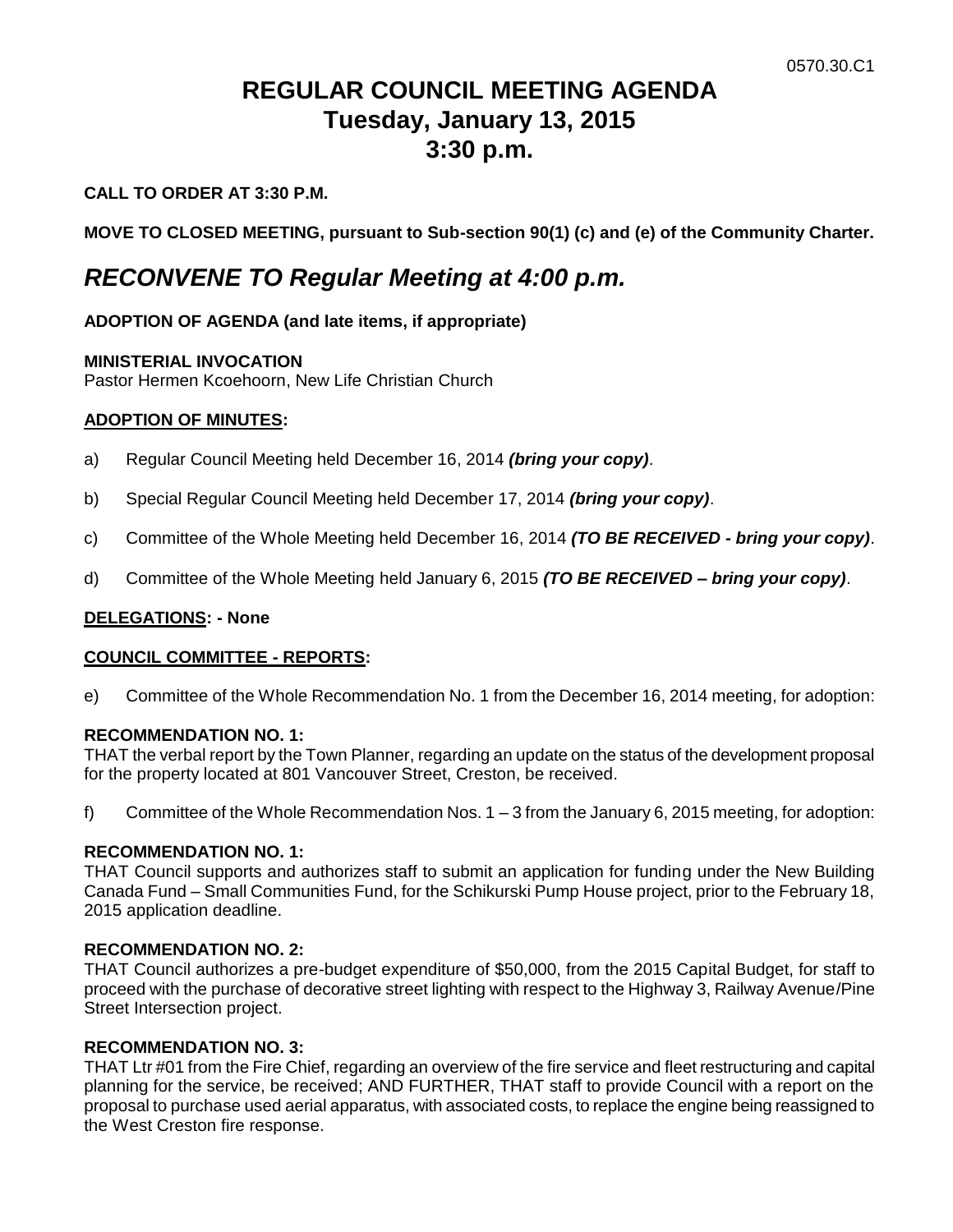## **Pg. Item**

- 1. Ltr #15 from the Local Government Intern, re update on the new Town of Creston website.
- 17. Ltr #13 from the Creston Valley Blossom Festival Association, re Town float.
- 19. Ltr #842 and Ltr #14 from BC School Sports Curling, re discretionary grant application to assist with hosting the BC School Sports Curling Provincial Championships in Creston, February 19 – 21, 2015.
- 23. Ltr #10 from the Town Planner, re proposed regulations for intermodal shipping containers.
- 29. Ltr #11 from the Town Planner, re proposed zoning amendment to include temporary use permits.
- 35. Ltr #12 from the Town Planner, re Request for Direction with respect to Property Cleanup Bylaw No. 1306.
- 39. Ltr #851 from Michael Bunn, re regulations with respect to mobile home park pad rental rates.
- 41. Ltr #833 from Community Futures Greater Trail, requesting sponsorship of the 2<sup>nd</sup> annual Junior Dragons' Den youth business competition in May 2015 in Trail.
- 41A Report from Fire Chief re fleet restructure for the Creston Fire Service (report to follow).

# **BYLAWS:**

## **Pg. Item**

- 45. Bylaw No. 1808, Zoning Amendment Bylaw (shipping containers) *(1st and 2nd Readings)*
- 47. Bylaw No. 1809, Zoning Amendment Bylaw (temporary use permits) *(1 st and 2nd Readings)*
- 49. **REVIEW STRATEGIC PRIORITIES CHART (to be reviewed at each Council meeting)**

# 51. **REVIEW COMMITTEE OF THE WHOLE AGENDA (to be reviewed at each Council meeting)**

# **NEW BUSINESS:**

# **REPORTS OF REPRESENTATIVES:**

53. Receive Verbal Reports of Representatives.

### **RESOLUTIONS FROM CLOSED MEETING:**

### **GIVING OF NOTICES:**

- 1. COTW (January 20, 22, February 3, 17, March 3, 17, 2015)
- 2. COUNCIL 2nd & 4th Tuesdays each month (January 27, February 10, 24, 2015)

| Acting Mayors - 2015 |             |          |              |
|----------------------|-------------|----------|--------------|
| January              | Clr. Unruh  | February | Clr. Comer   |
| March                | Clr. Elford | April    | Clr. Wilson  |
| May                  | Clr. Snopek | June     | Clr. Boehmer |
| July                 | Clr. Unruh  | August   | Clr. Comer   |
| September            | Clr. Elford | October  | Clr. Wilson  |
| November             | Clr. Snopek | December | Clr. Boehmer |